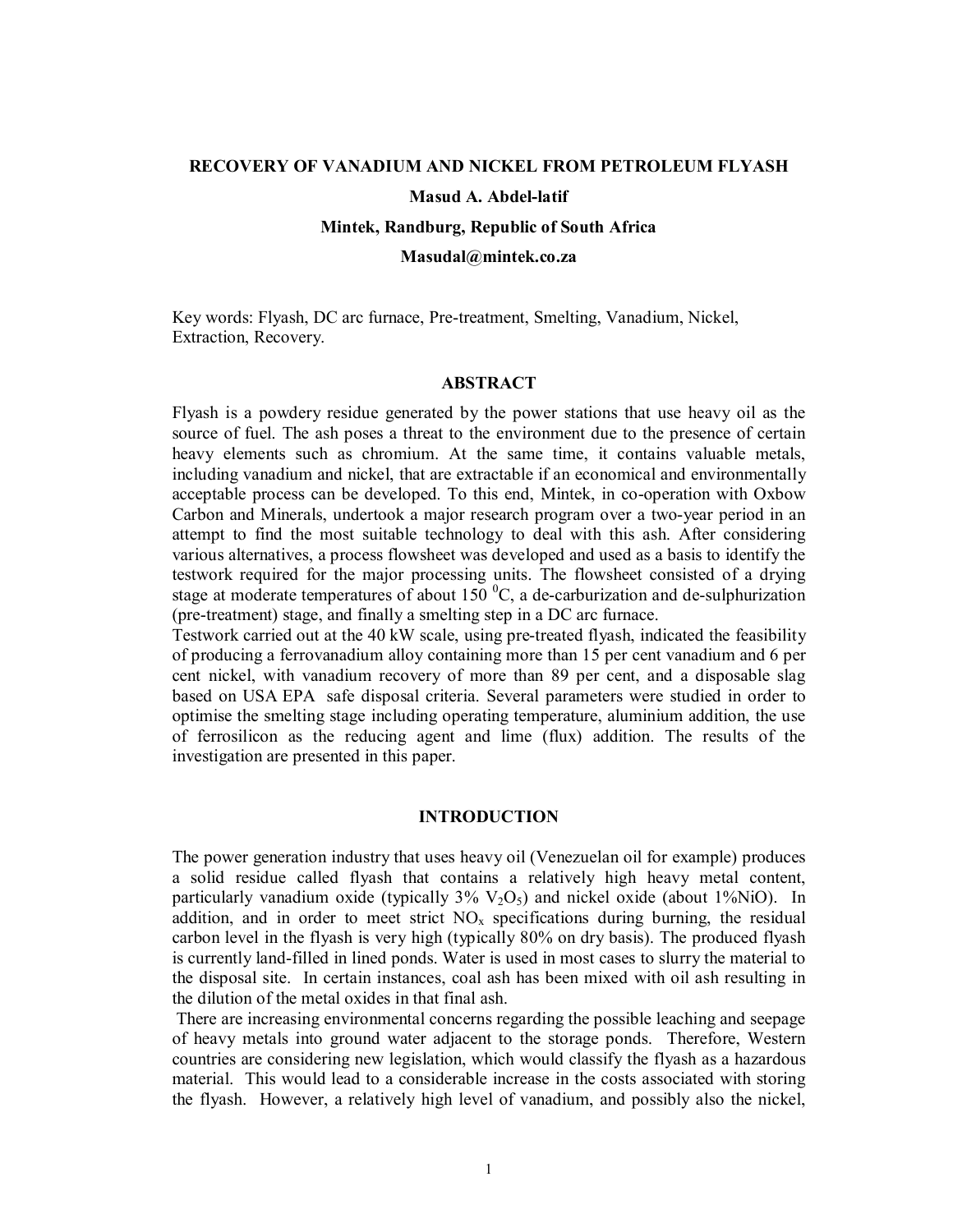could make the oil flyash a source of these metals, provided that a suitable and applicable technology is developed to treat it.

Ferrovanadium alloys are produced commercially by the reduction of vanadium ore, slag, or technical grade vanadium oxide with ferrosilicon, aluminium and to a lesser extent by carbon, Milleron (1983) and Moore (1992). A charge consisting of vanadium oxide, reductant, fluxing agents, etc, is fed to an electric arc furnace that is maintained at temperatures of about  $1600^{\circ}$ C and higher, yielding either a 40% V alloy or an 80% V alloy. Depending on the nature and therefore the exothermicity of the reaction, a thermite reactor may be used as an alternative to an electric arc furnace.

The use of plasma reactors to produce FeV alloys from vanadium oxides was studied by MacRae et al. (1976) and by Minura and Taniuchi (1977). Processing of vanadiumcontaining flyash was investigated by Pickles and Alcock (1983). An extended arc flash reactor was employed to treat a flyash containing about 8% NiO and  $42\%$  V<sub>2</sub>O<sub>5</sub>. Anthracite and petroleum coke were used as reducing agents. A FeNi alloy was first produced by selective reduction of the ash, followed by final reduction to a 43 % V alloy. After thorough evaluation and consideration, Mintek developed a generalised process flowsheet that consisted of a pre-treatment stage, namely drying or de-watering of the flyash followed by a combustion step to remove carbon and sulphur. The treated ash is then reduced by smelting in a DC arc furnace, using ferrosilicon or aluminium, to produce a vanadium alloy and a disposable slag. A testwork program was designed to demonstrate the application of this flowsheet to the ash. The test program covered 60 kVA induction furnace tests, and a 40 kW DC arc furnace tests. The results of the investigation are presented in the following sections.

## **EXPERIMENTAL EQUIPMENT AND PROCEDURES**

The testwork was conducted in two stages. The first stage comprised exploratory tests in a 60kVA induction furnace in order to evaluate the influence of certain parameters on the quality of the ferrovanadium alloy produced. This work constituted the basis for the next stage that consisted of 40 kW DC arc furnace smelting tests. The work was preceded by drying, de-carburizing and de-sulfurizing (pre-treatment) of the as-received flyash. This pre-treatment stage was necessary in order to prepare a suitable material for the smelting tests, such that the ferro-alloy produced would contain as little carbon and sulphur as possible so that when used as a steel additive, the levels of these two elements would not exceed the specified maximum standard. As shown in Table 1, the as-received flyash contained about 33% moisture, 33% carbon and  $2.5\%$  V<sub>2</sub>O<sub>5</sub>. The ash was first pre-treated in rectangular steel trays (200x100x30mm) in a small muffle furnace to remove the moisture and most of sulphur and carbon. The pre-treatment conditions were: temperature  $= 1000^{\circ}$ C, time  $= 2 - 24$  hours, atmosphere  $=$  air, sample size  $= 350$ g, and sample depth  $=$ 20mm. These tests had two objectives: the first being to determine the pre-treatment conditions necessary to remove sulphur and carbon, and secondly to prepare a small sample (about 1.5kg) for the induction furnace tests. Most of the contained carbon and sulphur was removed in about 4 hours, producing a pre-treated ash containing about 0.012%C and less than 0.01%S. The pre-treated ash was then screened to -1mm in order to remove most of  $A_1O_3$ -SiO<sub>2</sub> beads that were observed to be present in the ash. The fine fraction (-1mm) was used for the induction furnace tests. The chemical assay of the ash is given in Table 1.

The induction furnace (Figure 1) consisted of a medium frequency power supply, watercooled copper coils, a graphite susceptor and an alumina tube located between the induction coils and the graphite susceptor. An alumina or graphite mould was placed on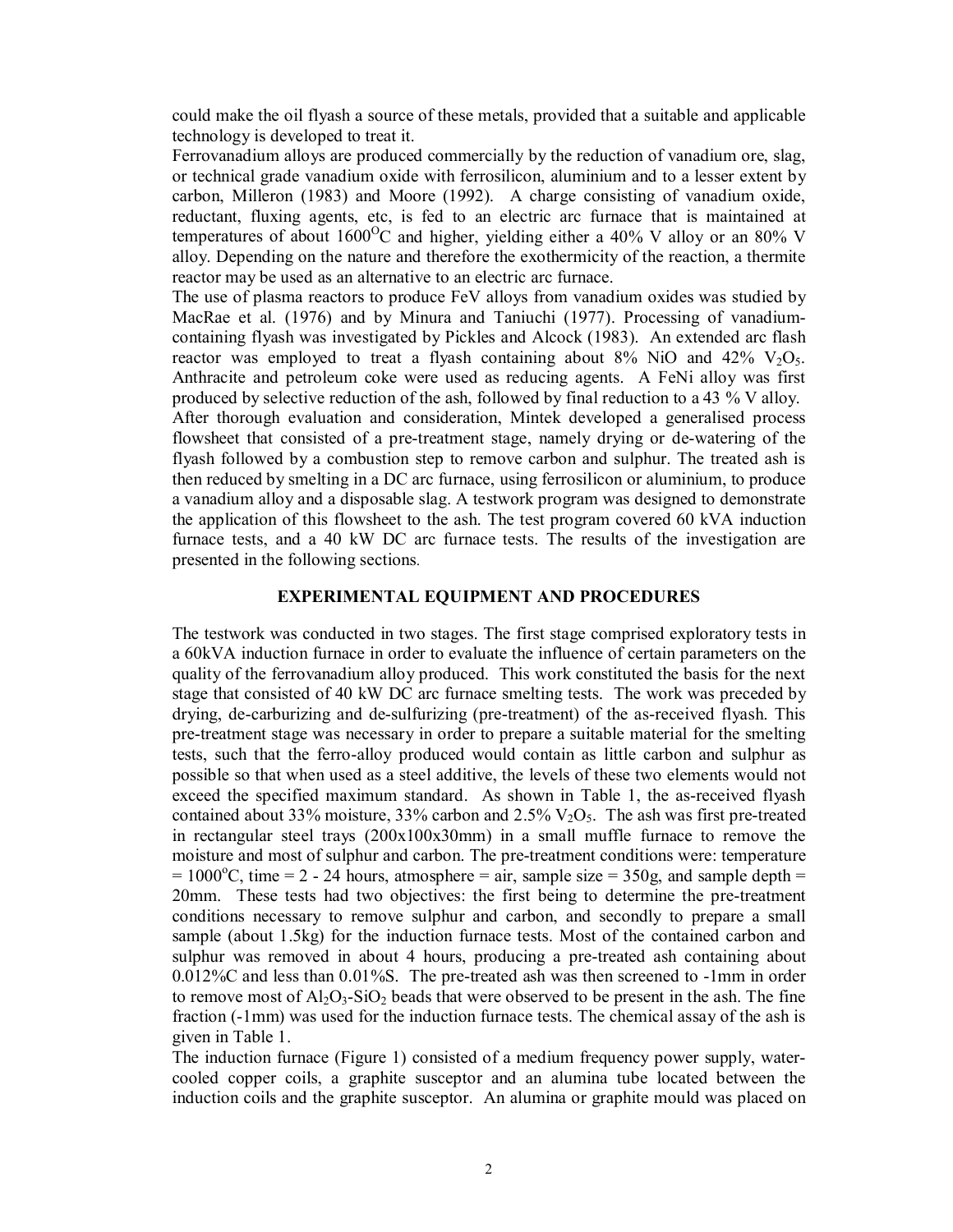the base of the susceptor and acted as a housing for three A5 re-crystallized alumina crucibles. The crucibles were arranged in a triangular position with respect to each other. A B type thermocouple was used to monitor, control and record the temperature at the central space between the crucibles. The water-cooled lid of the furnace contained three entry ports respectively for argon purge, a thermocouple, and for off-gas extraction.

The induction furnace tests were carried out as follows: a 60g sample of the pre-treated ash was placed in each of the three crucibles along with a given amount of flux (Table 2). The crucibles were then placed inside a graphite holder and the furnace power was switched on. The power input was increased gradually until a temperature of  $1600^{\circ}$ C was reached. This operating temperature usually required a power input of about 45 kW.

During this heating period (3 hours), argon was blown into the furnace at a rate of 3*l*/min to provide an inert atmosphere (by minimising air ingress) during the smelting period. Once the desired temperature was reached, the power was turned off and the reductant (either ferrosilicon or aluminium) was added to each crucible through an alumina feed pipe inserted through the argon purge port. The power was then turned on and adjusted regularly to maintain a temperature of 1600°C. After a holding period of 2 hours, the power was switched off and the crucibles were allowed to cool down overnight. Clean metal and slag samples were then taken, pulverised and chemically analysed.

The experimental conditions employed, shown in Table 2, aimed at investigating the influence of lime addition, nature and amount of reductant, and other fluxing agents on the smelting process.

Upon the conclusion of these tests, and the evaluation of the results, a decision was taken to proceed with the 40 kW DC arc furnace tests. The facility consisted of a water-cooled steel shell, a feed system, a 100kVA power supply and a gas extraction system (Figure 2). The steel shell was lined with high MgO rammable, while the roof was lined with high alumina castable. A graphite block was placed in the bottom of the furnace and was connected to a steel anode pin, which was attached to the anode cables. The furnace roof contained a central entry port for the solid graphite electrode, which acted as the cathode, and two additional ports for feeding raw materials, and for gas extraction, respectively. The gas handling system comprised an off-gas pipe and bag plant for gas cleaning. Due to the fineness of the pretreated flyash, the furnace feed was manually charged into the furnace through the feed port.

The as-received flyash was dried, de-carburized and de-sulphurized in a large muffle furnace. This furnace consisted of a steel housing, refractory insulation and heating elements located at the inner sidewalls. A temperature controller was used to maintain the furnace temperature at  $1000^{\circ}$ C. The flyash was placed in steel trays with a depth of about 50mm. The pre-treatment lasted for about 16 hours to ensure acceptable levels of carbon and sulphur, as with the induction furnace tests. The pre-treated flyash (about 150kg) was then screened to  $-1$ mm to remove the  $Al_2O_3-SiO_2$  beads. Lime to be used as a flux was calcined at  $1000^{\circ}$ C for 16 hours in the same facility to remove any moisture present as well as carbon dioxide.

The smelting tests were carried out over a three-day period in a 100 kVA DC arc facility. The tests were carried out as follows: the arc was established between the cathode and the graphite block at power levels of 15-25kW. This was followed by feeding of the premixed raw materials (Taps 1-6 only), as shown in Table 3, over a period of 1 to 1.25 hours (about 10kg/h).

The power to the furnace was then decreased to a level corresponding to the measured energy losses for an additional 10 minutes to allow additional time for the completion of the reactions, and to accomplish better slag-metal separation. The furnace was then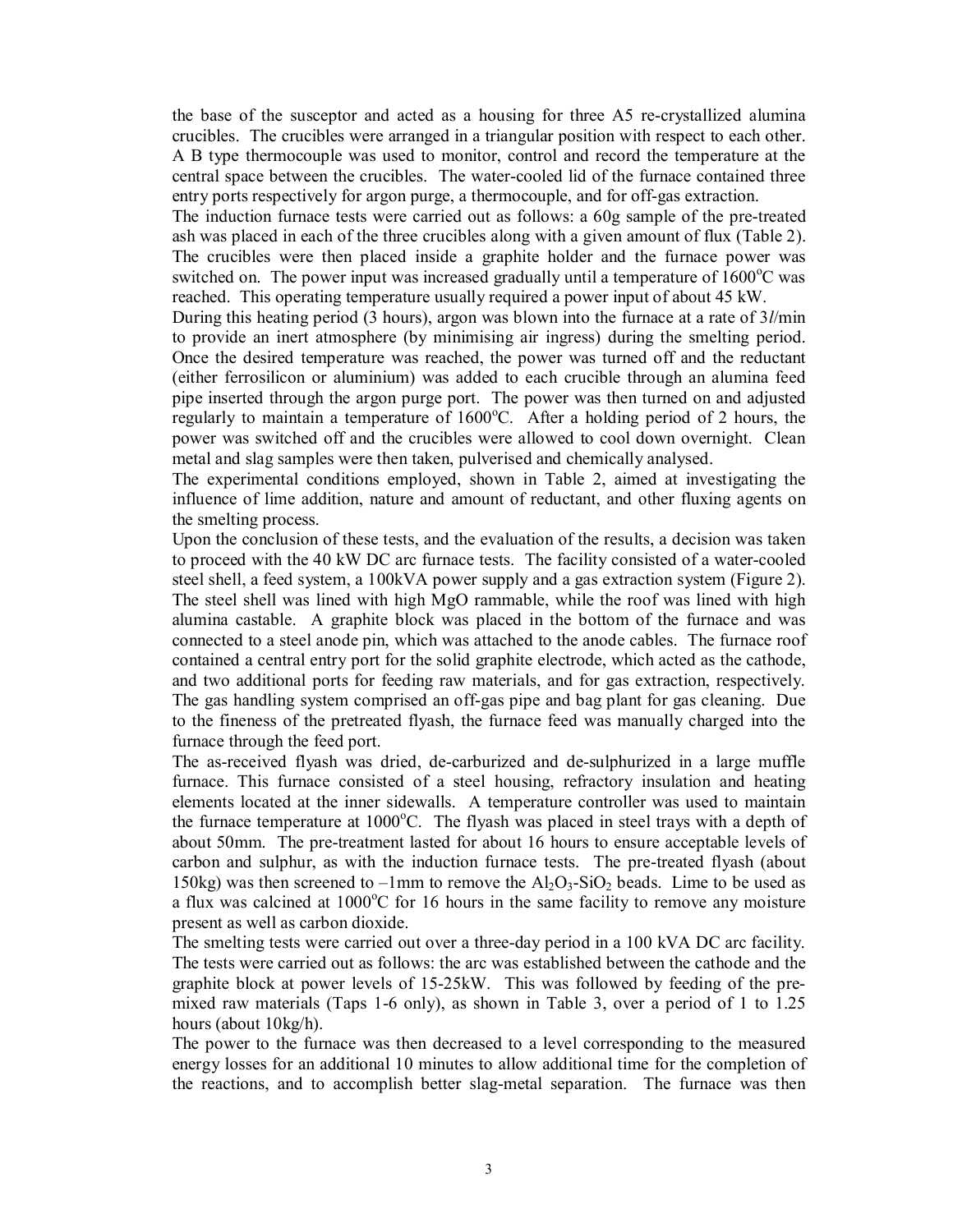tapped, and slag and metal samples were taken and chemically analysed. Quenched slag samples were also prepared for leachability tests.

In the latter taps, a smelting procedure of sequential pre-melting and reduction steps was adopted, as opposed to the single-step smelting procedure of the earlier taps. Specifically, during taps 7 to 11, a mixture of flyash and lime was pre-melted in the furnace over a period of 45 minutes (pre-melting), followed by subsequent addition of the reductant over the next 15 to 25 minutes (sequential feeding).

# **EXPERIMENTAL RESULTS AND ANALYSIS**

The main results of the induction furnace tests clearly proved the feasibility of producing a crude ferrovanadium alloy from the pre-treated flyash. In general, aluminium addition of 14 to 18% (mass per cent based on mass of flyash) gave better results than ferrosilicon reduction in terms of lower  $V_2O_5$  content in the slag (down to about 0.7%), and higher vanadium analyses in the metal (up to 18.0%V). In comparison ferrosilicon addition of 17.5 to 22.5% resulted in a  $V_2O_5$  in the slag of at least 3.4%, and the alloy contained between 7.8 and 18.0%V. The addition of fluxing agents such as  $Na<sub>2</sub>O$ ,  $K<sub>2</sub>O$ ,  $CaF<sub>2</sub>$  did not appear to have improved the extractions significantly. Also, the effect of lime addition on both metal grade and slag analysis was inconclusive. Therefore, further 100 kVA tests were conducted with a few changes in the feed mix, as shown in Table 3.

Full chemical analyses of slag and metal samples appear in Table 4 and 5 for all taps conducted, along with their corresponding masses. Figure 3 suggests that increased ferrosilicon addition beyond 25% does not show any lower vanadium losses to the slag, or increased V-content in the metal. In fact, the vanadium content in the metal dropped from about 6.5% with 25% FeSi addition to about 5.5% with 30% FeSi addition. This trend could be attributed to the inability of the slag to absorb more silica, resulting in a silica-saturated slag. As a result, any additional ferrosilicon would remain as metal, leading to a higher Si-content and a lower V-content in the produced alloy. Overall, the test results indicate that the maximum vanadium analysis in the alloy produced was about 6.7% together with a slag containing about 2%  $V_2O_5$ . Another reason for the high  $V_2O_5$  in the slag could be the mechanism of ferrosilicon reduction of vanadium oxide. A ferrosilicon particle, solid or liquid, being of similar density to that of the slag, begins to react on the slag surface depleting it in silicon. As the reaction progresses with time the particle becomes denser. This continues until its density becomes higher than that of the slag, where it starts to percolate and coalesce with other particles until it reaches the metal layer and dissolves. During its descent, the FeSi particle continues to react with the slag, provided that the surrounding slag is not saturated with silica and the silicon content of the metal is higher than the equilibrium value. Deviation from equilibrium is the result of mixing (turbulence) within the bath, and the particle descent time is shorter than the time required for the reaction to proceed to equilibrium.

In contrast, increased aluminium addition continued to lower the  $V_2O_5$  content in the slag (Figure 4), where the  $V_2O_5$  content dropped to about 0.68% with 19% Al addition. The produced alloy contained about 14.6 to 15.1% V when 14 to 20% Al was used, although it appeared that further Al-addition beyond 14% did not improve the metal grade. This is an indication that silica reduction by aluminium becomes significant, particularly with higher Al-addition and proportionally less lime addition. The reduction of  $V_2O_5$  with aluminium takes place mostly at the bath surface, as the slag density remains higher than that of aluminium throughout the progression of the reactions. This requires that vanadium oxide diffuses from the bulk of the slag towards the reaction site at the slag surface, the rate of which will depend on several factors including temperature,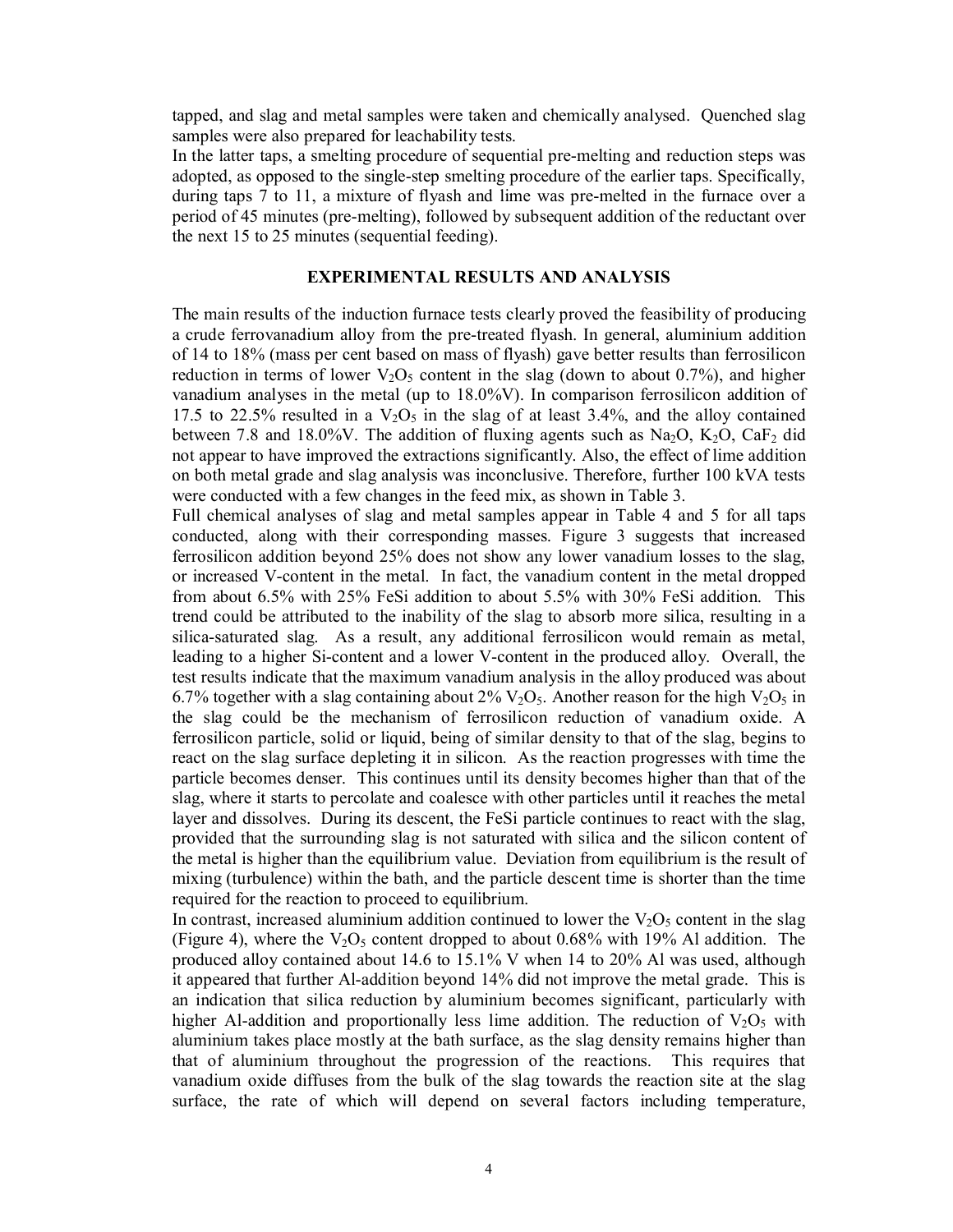concentration gradient, slag fluidity, etc. Another aspect of aluminium reduction is its reaction with silica in the slag once the slag surface becomes depleted with more readily reducible metal oxides. The produced silicon metal descends through the slag and to some extent reacts with other metal oxides before it reaches the metal layer. This is evident in the Si-content in the metal where there did not seem to be any significant difference between the alloy silicon content whether aluminium or ferrosilicon was used as a reducing agent during the testwork.

The importance of lime addition can be seen in Figure 5. These tests were carried out with about 14% Al addition. With sequential feeding, the  $V_2O_5$  content in the slag dropped from 1.64% with 15% CaO addition, to 1.12% with 25% CaO addition. At the same time the vanadium analysis in the metal increased from 9.85 to over 14%. Cofeeding of the reactants with 20% lime addition resulted in a slag higher in  $V_2O_5$  content, but the metal grade was relatively high at about 14.5%. Increased lime addition is believed to contribute to the extent of reduction of the metal oxides by lowering the activity of silica or alumina such that the slag capacity to absorb these components is increased. Another positive aspect of increased lime addition is its influence on reducing the slag viscosity, contributing to a better slag/metal separation. The latter effect could have been responsible for the higher vanadium content in the metal and its improved recovery with increased lime additions as will be shown later.

Vanadium and nickel recoveries to the alloy phase were calculated based upon: i) slag masses and analyses (V-slag, Ni-slag), and ii) metal masses and analyses (V-metal, Nimetal). Generally, the calculated recoveries were lower when based on metal masses and analyses. This could be due to the entrained metallic droplets in the slag and because of the difficulty of separating the two phases, leading to a lower metal mass and a higher slag mass and analyses for  $V_2O_5$ , NiO, FeO etc. Nevertheless Figures 6 to 8 suggest that the nickel recovery was always high reaching more than 98% (based on slag analysis), regardless of the experimental conditions employed. As far as the vanadium recovery is concerned, increased aluminium addition appears to be very important, (Figure 6) where the recovery increased from about 20% with 6% Al addition to about 90% with 19% Al addition. However, increased ferrosilicon addition in the range of 20 to 30% did not seem to improve vanadium recovery at all (Figure 7), while lime addition increased it moderately up to 20% CaO, followed by a sharp increase to 85% at 25% CaO addition (Figure 8).

## **TCLP**

Water-cooled (quenched) slag samples were subjected to leachability testing using the USA EPA TCLP procedure. A sample from the pre-treated flyash was also tested using the same procedure. The results are shown in Table 6, along with the stated permissible maximum. Clearly all slag samples passed the leachability tests, indicating that the slag can be safely disposed of.

## **MASS BALANCE**

The overall mass balance shows an overall accountability of about 103% (Table 7). This is mainly due to refractory pick-up by the slag, as a result of chemical erosion and thermal degradation (about 3.7kg), and to iron dissolution from the anode (about 1.1kg). Taking these figures into account, the overall accountability approaches 100%.

Individual accountabilities of major elements are shown in Table 8. Magnesium and iron accountabilities are high at about 157% and 122% respectively, confirming that anode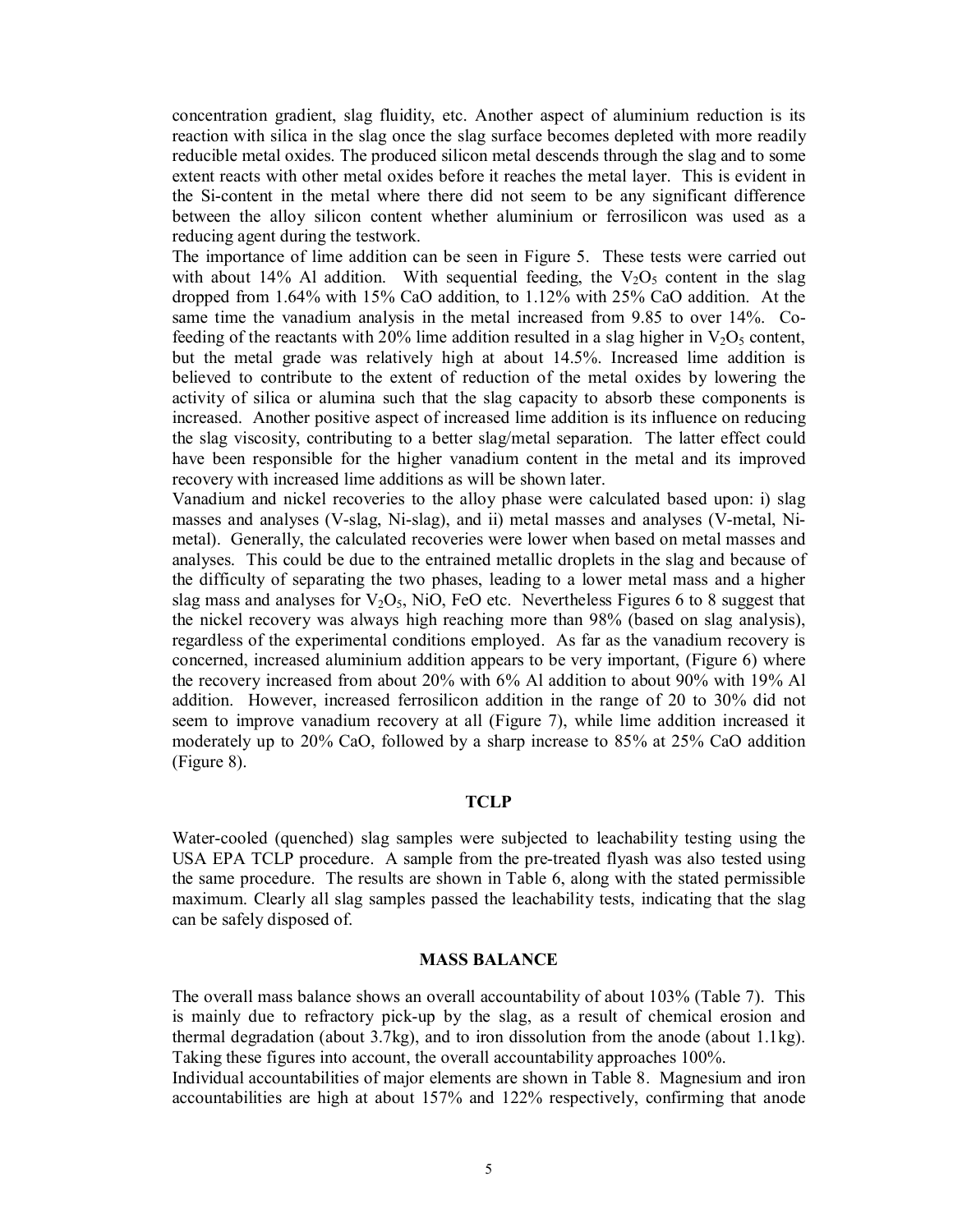and refractory erosion contributed to the high overall accountability. Accountabilities of other elements range from 87.5% for vanadium to 99.8% for manganese. It is believed that metallic inclusions in the slag may have contributed to low accountabilities for elements such as V, Ni and Si, while calcium and aluminium accountabilities may have been influenced by slag being soaked into the furnace refractory lining.

## **ENERGY BALANCE**

In the presence of ferrosilicon as reducing agent, the furnace energy input ranged from 20.5 to 26.2kW. The rate of energy losses were measured at about 19.2kW, resulting in a thermal efficiency of about 23 to 27%, with a slag tapping temperature of about 1600 to 1630<sup>o</sup>C. Energy requirement for the process therefore was estimated at 0.5 to 0.6kWh/kg feed (excluding energy losses).

With aluminium reduction, energy input ranged from 22.9 to 38.4kW, while the measured energy losses were 17.8 to 34.0kW, giving a slag tapping temperature of about 1550 to 1700<sup>o</sup>C. Energy requirement for the process, therefore, ranged from 0.37 to 0.43kWh/kg feed.

# **CONCLUSIONS**

Oil flyash was successfully de-carburised and de-sulphurised at 1000°C, giving a pretreated ash suitable for smelting in a DC arc furnace for the purpose of producing a ferrovanadium alloy containing up to 15%V and 6%Ni. The results indicated that utilizing aluminium as the reducing agent was more effective than ferrosilicon in terms of both metal extraction and alloy quality. Varying the lime addition appeared to improve vanadium extraction with both ferrosilicon and aluminium as reductants. However, with silicon reduction, more lime was required to neutralise the additional silica in the slag.

## **RECOMMENDATIONS**

The encouraging results obtained from the testwork suggested that aluminium reduction should be pursued, rather than ferrosilicon, at a scale of 200kW or higher. This would give enough operational and metallurgical data required for the scale-up to a commercial installation of 1 to 2MW. Any future testwork could also investigate the possibility of selective reduction of nickel (to produce a FeNi alloy) followed by vanadium extraction to make a FeV rich alloy. Finally, it is recommended that an alternative pre-treatment process be investigated with the objective of utilizing the contained carbon in the process.

# **REFERENCES**

MacRae, D. R., Gold, R. G., Thompson, C. D., and Randall W. R., 1976. Ferrovanadium Production by Plasma Carbothermic Reduction of Vanadium Oxide. Electric Furnace Conference Proceedings 34, pp 96-100. ISS of AIME.

Milleron, N, 1983. Vanadium and Vanadium Alloys. Mark, H. F., Othmer, D. F., Overberger, C. G., and Seaborg, G. T. (Editors), Encyclopedia of Chemical Technology,  $3<sup>rd</sup>$  edition, 23, pp 676-680. Wiley and Sons, New York.

Mimura, K; and Taniuchi, K, 1977. Arc Plasma Reduction of Vanadium Oxide with Carbon. Bulletin of the Research Institute of Minerals Dressing and Metallurgy (Tokyo University, Japan), 33(2), 71-80.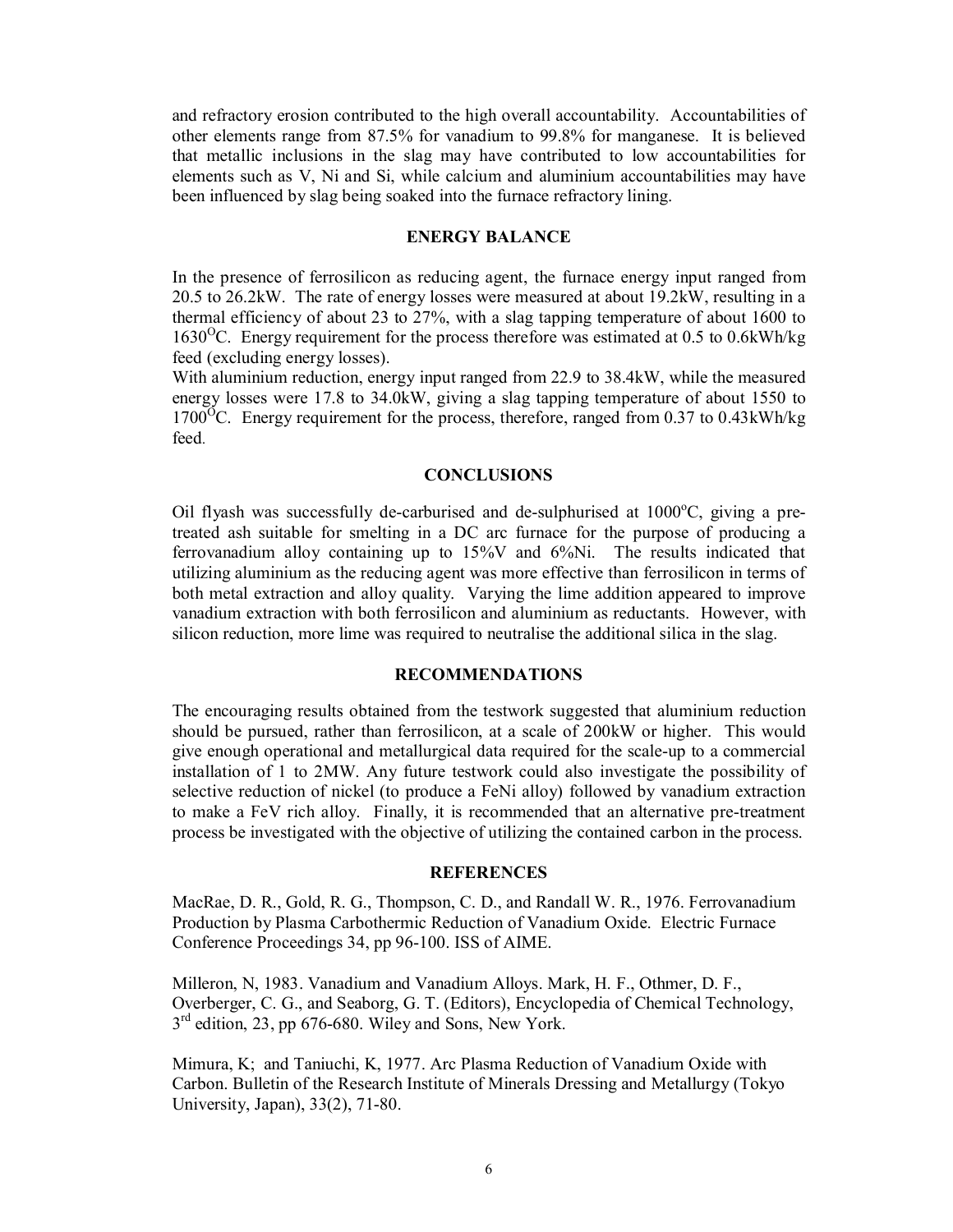Moore, J.J., Howard, R. L., Richards, S. R., and Welsh, B. J., 1992. Pyrometallurgical Processing of Vanadiferous Slag using Plasma/Induction Heating. INFACON-6, Capetown, Vol. 1, SAIMM, pp. 225-231.

Pickles, C. A. and Alcock, C. B, 1983. Production of Ferronickel and Ferrovanadium from Flyash in an Extended Arc Flyash Reactor. Journal of Metals, December, pp. 40-45.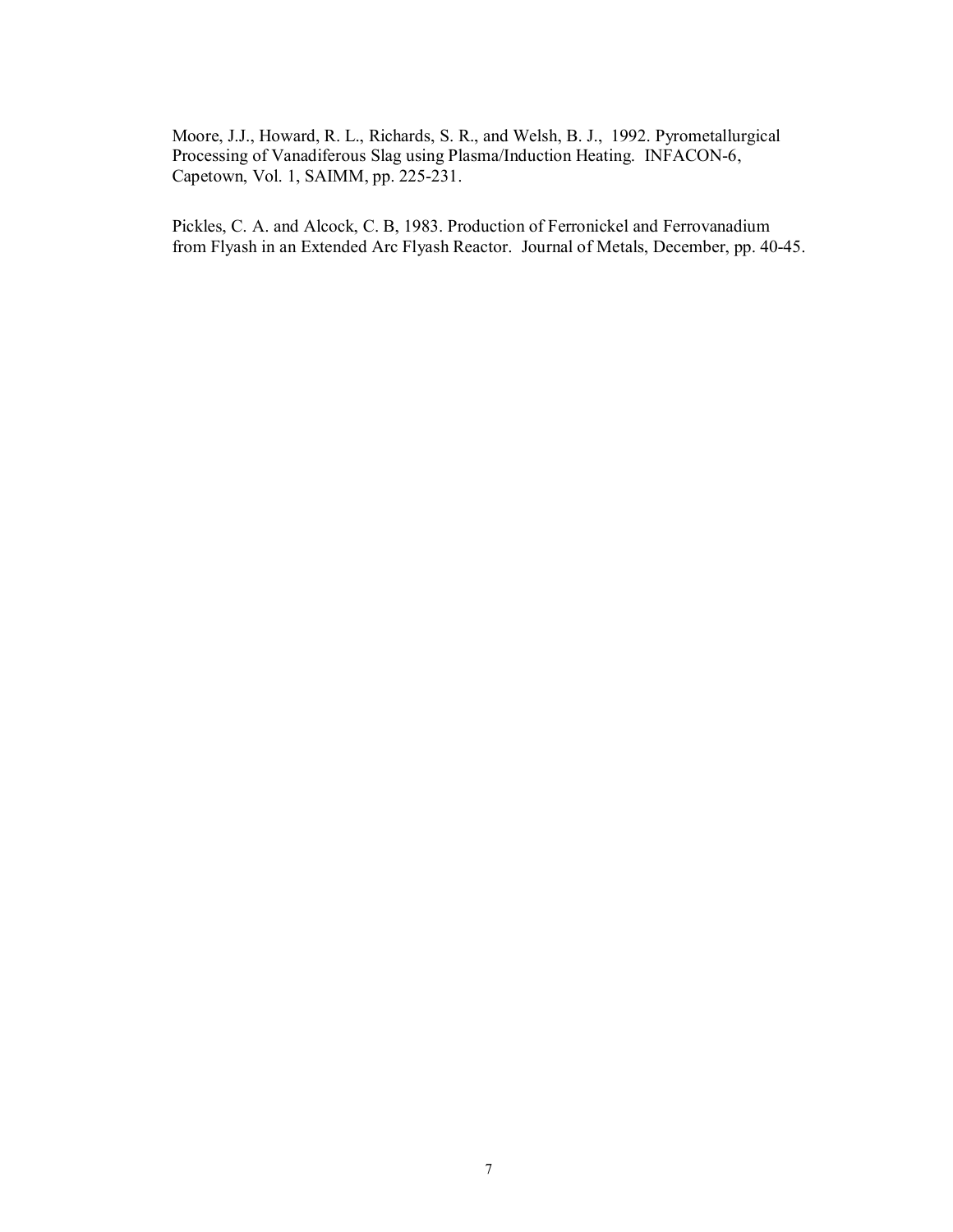| Component                      | Lime      | Flyash      |            | Component | Al    | FeSi  |
|--------------------------------|-----------|-------------|------------|-----------|-------|-------|
|                                |           | Before pre- | After pre- |           |       |       |
|                                |           | treatment   | treatment  |           |       |       |
| $V_2O_5$                       | <b>NA</b> | 2.45        | 7.18       | Al        | 98.00 | 0.10  |
| SiO <sub>2</sub>               | 0.35      | 15.4        | 37.6       | Fe        | 0.71  | 25.60 |
| Fe <sub>2</sub> O <sub>3</sub> | 0.21      | 3.68        | 11.78      | Si        | 0.32  | 73.41 |
| CaO                            | 97.3      | 1.35        | 3.04       | Mn        | 0.25  | 0.15  |
| MgO                            | 0.64      | 3.65        | 8.41       | Cr        | 0.02  | 0.05  |
| MnO                            | 1.0       | 0.04        | 0.09       | Ni        | 0.02  | 0.05  |
| $Al_2O_3$                      | 0.21      | 8.59        | 21.45      | Co        | 0.02  | 0.05  |
| TiO <sub>2</sub>               | NA        | 0.45        | 0.98       | C         | 0.02  | 0.18  |
| NiO                            | NA        | 0.71        | 1.88       | Mg        | 0.45  | 0.00  |
| $Cr_2O_3$                      | NA        | 0.30        | 0.62       |           |       |       |
| S                              | NA        | 0.91        | 0.28       |           |       |       |
| $\mathcal{C}$                  | NA        | 33.0        | 0.03       |           |       |       |
| $K_2O$                         | NA        | 0.81        | 2.31       |           |       |       |
| Na <sub>2</sub> O              | NA        | 0.43        | 0.66       |           |       |       |
| H <sub>2</sub> O               | NA        | 33.4        | 0.01       |           |       |       |

*Table 1. Chemical analyses of lime, FeSi, Al and flyash before and after treatment, mass percent* 

NA: not analysed.

| Test No        | Lime, g         | FeSi, g      | $\mathrm{Al}, \underline{\mathrm{g}}$ | Other fluxes, $g$                |
|----------------|-----------------|--------------|---------------------------------------|----------------------------------|
|                | 18              | 12.0         | $\theta$                              | 0                                |
| $\overline{2}$ | 18              | 10.5         | 0                                     | 0                                |
| 3              | 18              | 13.5         | $\theta$                              | $\boldsymbol{0}$                 |
| 4              | 12              | $\theta$     | 9.6                                   | $\boldsymbol{0}$                 |
| 5              | 12              | 0            | 8.4                                   | $\boldsymbol{0}$                 |
| 6              | 12              | $\theta$     | 10.8                                  | $\boldsymbol{0}$                 |
| 7              | 9               | $\theta$     | 9.6                                   | $\boldsymbol{0}$                 |
| 8              | 15              | $\theta$     | 9.6                                   | $\overline{0}$                   |
| 9              | 21              | 12.0         | $\theta$                              | $\overline{0}$                   |
| 10             | $\overline{15}$ | 12.0         | $\theta$                              | $\overline{0}$                   |
| 11             | 12              | $\theta$     | 9.6                                   | $\overline{\text{CaF}}_2$ = 1.2g |
| 12             | 12              | $\theta$     | 9.6                                   | $CaF2 = 2.4g$                    |
| 13             | 12              | $\theta$     | 9.6                                   | $Na2O = 1.2g$                    |
| 14             | 12              | $\theta$     | 9.6                                   | $K_2O = 1.2g$                    |
| 15             | 12              | $\mathbf{0}$ | 9.6                                   | 0                                |
| 16             | 12              | 0            | 3.4                                   | 0                                |

*Table 2. Feed recipes for the induction furnace tests*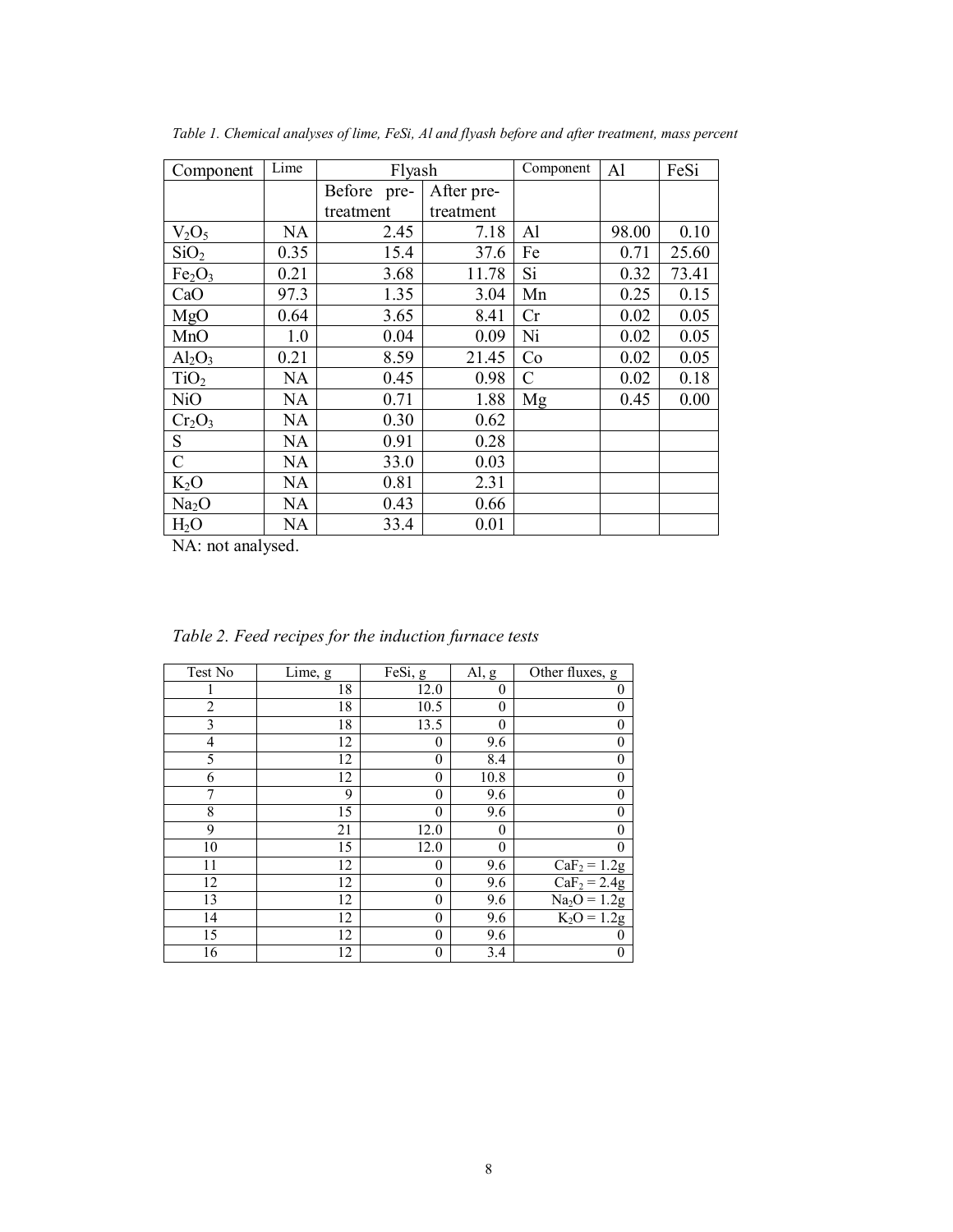| Test No        | Al, kg | FeSi, kg | Lime, kg |
|----------------|--------|----------|----------|
|                | 0      | 1.6      | 2.4      |
| $\overline{2}$ |        | 1.6      | 2.4      |
| 3              | 0      | 2.0      | 2.4      |
| 4              | 0      | 2.4      | 2.4      |
| 5              | 1.3    | 0.0      | 1.6      |
| 6              |        | 0.0      | 1.6      |
| 7              | 1.5    | 0.0      | 1.6      |
| 8              | 1.3    | 0.0      | 1.2      |
| 9              | 1.3    | 0.0      | 2.0      |
| 10             |        | 2.0      | 2.8      |
|                | 0.45   |          | 1.0      |

*Table 3. Experimental conditions of the 100kVA DC arc furnace tests* 

*Table 4. Chemical analyses and masses of slag produced in the 100 kVA DC arc tests* 

| Tap            | Mass  | MgO   | SiO <sub>2</sub> | FeO  | $Al_2O_3$ | NiO  | CaO   | MnO  | $V_2O_5$ | TiO <sub>2</sub> |
|----------------|-------|-------|------------------|------|-----------|------|-------|------|----------|------------------|
| No.            | kg    |       |                  |      |           |      |       |      |          |                  |
|                | 9.15  | 8.93  | 39.0             | 5.51 | 17.3      | 0.46 | 22.60 | 0.31 | 3.11     | 0.68             |
| $\overline{2}$ | 10.32 | 10.30 | 38.4             | 4.03 | 17.4      | 0.10 | 23.00 | 0.17 | 2.00     | 0.49             |
| 3              | 10.13 | 9.71  | 37.9             | 3.72 | 17.9      | 0.05 | 23.34 | 0.17 | 3.08     | 0.49             |
| 4              | 10.60 | 9.36  | 38.7             | 3.47 | 17.8      | 0.11 | 23.30 | 0.16 | 3.04     | 0.47             |
| 5              | 7.28  | 8.97  | 25.4             | 0.67 | 40.5      | 0.03 | 17.60 | 0.18 | 1.83     | 0.51             |
| 6              | 9.08  | 9.11  | 26.5             | 0.73 | 38.2      | 0.03 | 17.70 | 0.17 | 2.14     | 0.59             |
| 7              | 9.57  | 17.30 | 20.7             | 0.39 | 41.2      | 0.03 | 16.40 | 0.17 | 0.68     | 0.36             |
| 8              | 5.14  | 10.80 | 21.4             | 0.65 | 45.3      | 0.30 | 15.05 | 0.13 | 1.64     | 0.46             |
| 9              | 11.90 | 16.30 | 20.1             | 0.21 | 40.2      | 0.03 | 17.70 | 0.09 | 1.12     | 0.41             |
| 10             | 11.28 | 11.00 | 32.5             | 6.20 | 18.7      | 0.03 | 24.10 | 0.22 | 3.60     | 0.52             |
| 11             | 9.92  | 10.10 | 31.1             | 6.70 | 25.4      | 0.03 | 17.00 | 0.24 | 4.60     | 0.75             |

*Table 5. Chemical analyses and mass of metal produced in the 100 kVA DC arc tests, mass per cent* 

| Tap No. | Kg    | Si   | Fe   | Al   | Ti   | Mn   | V     | Ni    |
|---------|-------|------|------|------|------|------|-------|-------|
| I.      | 2.345 | 25.5 | 61.5 | 0.05 | 0.44 | 0.37 | 5.46  | 4.05  |
| 2       | 2.030 | 33.2 | 49.7 | 0.01 | 0.92 | 0.70 | 6.69  | 5.70  |
| 3       | 2.226 | 40.9 | 43.2 | 0.05 | 0.89 | 0.60 | 6.46  | 5.12  |
| 4       | 2.554 | 44.4 | 41.6 | 0.05 | 0.85 | 0.55 | 5.66  | 4.26  |
| 5       | 1.184 | 21.8 | 50.4 | 0.05 | 1.17 | 0.51 | 14.60 | 7.86  |
| 6       | 1.182 | 18.8 | 51.7 | 0.05 | 1.01 | 0.59 | 15.10 | 9.17  |
| 7       | 1.288 | 31.2 | 38.9 | 0.12 | 1.59 | 0.97 | 14.85 | 6.25  |
| 8       | 1.544 | 23.9 | 58.6 | 0.05 | 1.01 | 0.64 | 9.85  | 4.04  |
| 9       | 1.937 | 23.8 | 49.4 | 0.05 | 1.21 | 0.94 | 14.10 | 6.21  |
| 10      | 2.144 | 47.5 | 36.5 | 0.05 | 0.75 | 0.49 | 4.01  | 6.27  |
| 11      | 0.418 | 13.9 | 54.0 | 0.05 | 0.30 | 0.12 | 8.56  | 17.70 |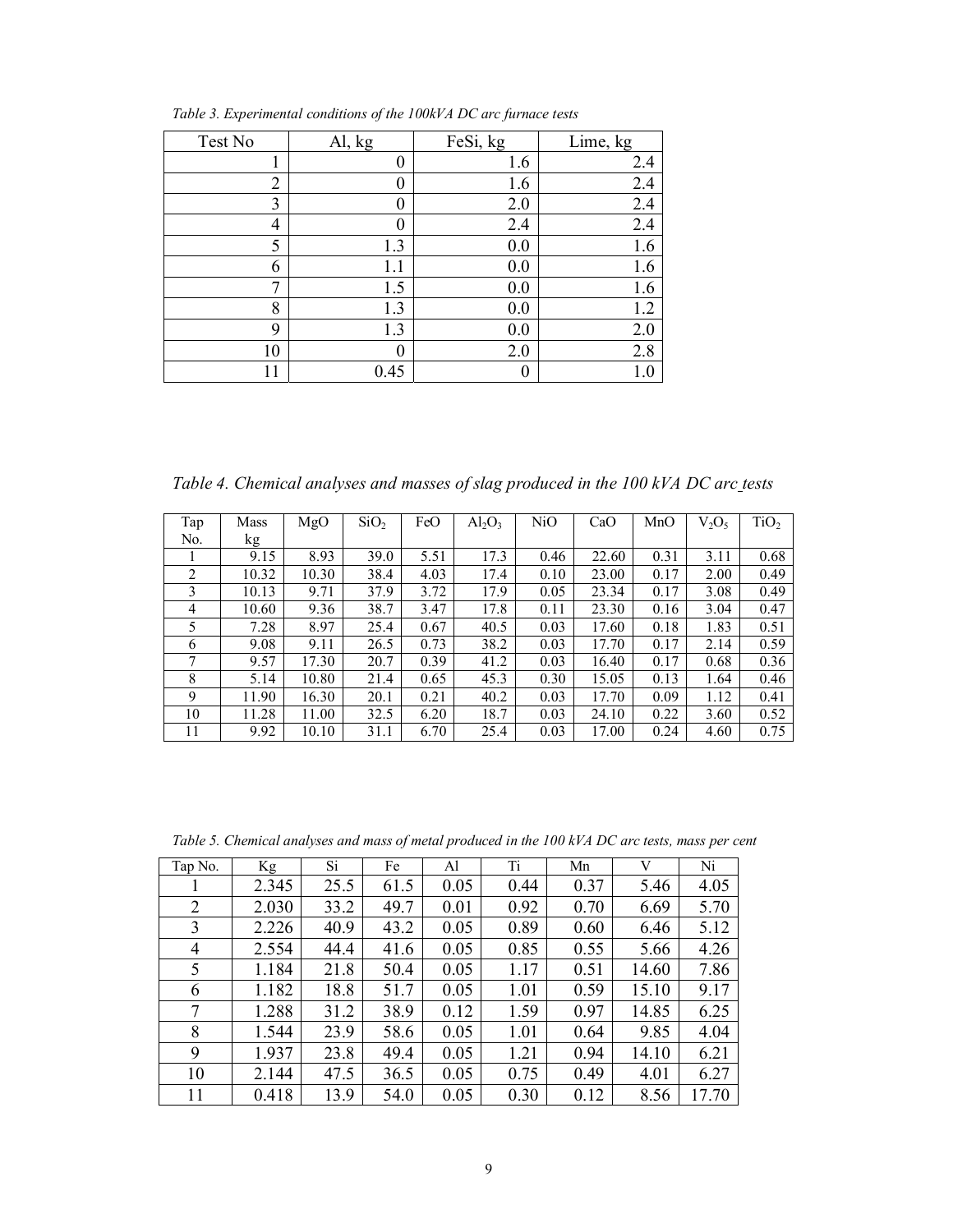| Element        | Max | Tap 5   | Tap 6   | Tap 7   | Tap 8   | <b>OFA</b> |
|----------------|-----|---------|---------|---------|---------|------------|
| Cr             | 5   | 0.160   | 0.170   | 0.180   | 0.270   | 0.800      |
| As             | 5   | < 0.002 | < 0.002 | < 0.002 | < 0.002 | < 0.002    |
| <b>Se</b>      |     | 0.030   | 0.010   | < 0.002 | < 0.002 | < 0.002    |
| Ag             | 5   | < 0.002 | < 0.002 | < 0.002 | < 0.002 | 0.270      |
| C <sub>d</sub> |     | < 0.002 | < 0.002 | < 0.002 | < 0.002 | < 0.002    |
| Ba             | 100 | 0.225   | 0.130   | 1.200   | 0.410   | 0.165      |
| Hg             | 0.2 | < 0.001 | < 0.001 | < 0.001 | < 0.001 | < 0.001    |
| Pb             | 5   | 0.050   | 0.010   | 0.002   | 0.010   | < 1.00     |

*Table 6. TCLP results: concentrations of various elements, ppm* 

OFA: pre-treated oil flyash

|  | Table 7 Overall Mass Balance |
|--|------------------------------|
|--|------------------------------|

| Materials in, kg     |        | Materials out, kg    |         |
|----------------------|--------|----------------------|---------|
| Oil Flyash           | 88.0   | Metal                | 18.85   |
| Ferrosilicon         | 9.6    | Slag                 | 104.37  |
| Aluminium            | 6.95   | Fume                 | 1.40    |
| Lime                 | 22.0   | Dig-out Slag         | 6.98    |
| Total                | 126.55 | Total                | 131.60  |
|                      |        |                      |         |
| Accountability       | 103.99 | Unaccounted for, kg: | $-5.05$ |
| Refractory Pick-Up   | 3.67   |                      |         |
| Iron Pick-Up (anode) | 1.12   |                      |         |
| Corrected            | 100.21 | Unaccounted for, kg  | $-0.26$ |
| Accountability. %    |        |                      |         |

 *Table 8 Overall Elemental Accountabilities* 

| Element | Accountability, per cent |
|---------|--------------------------|
| Mg      | 156.9                    |
| Si      | 93.1                     |
| Fe      | 121.8                    |
| Al      | 91.9                     |
| Ni      | 91.1                     |
| Ca      | 87.5                     |
| Mn      | 99.8                     |
|         | 87.5                     |
| Ti      | 112.6                    |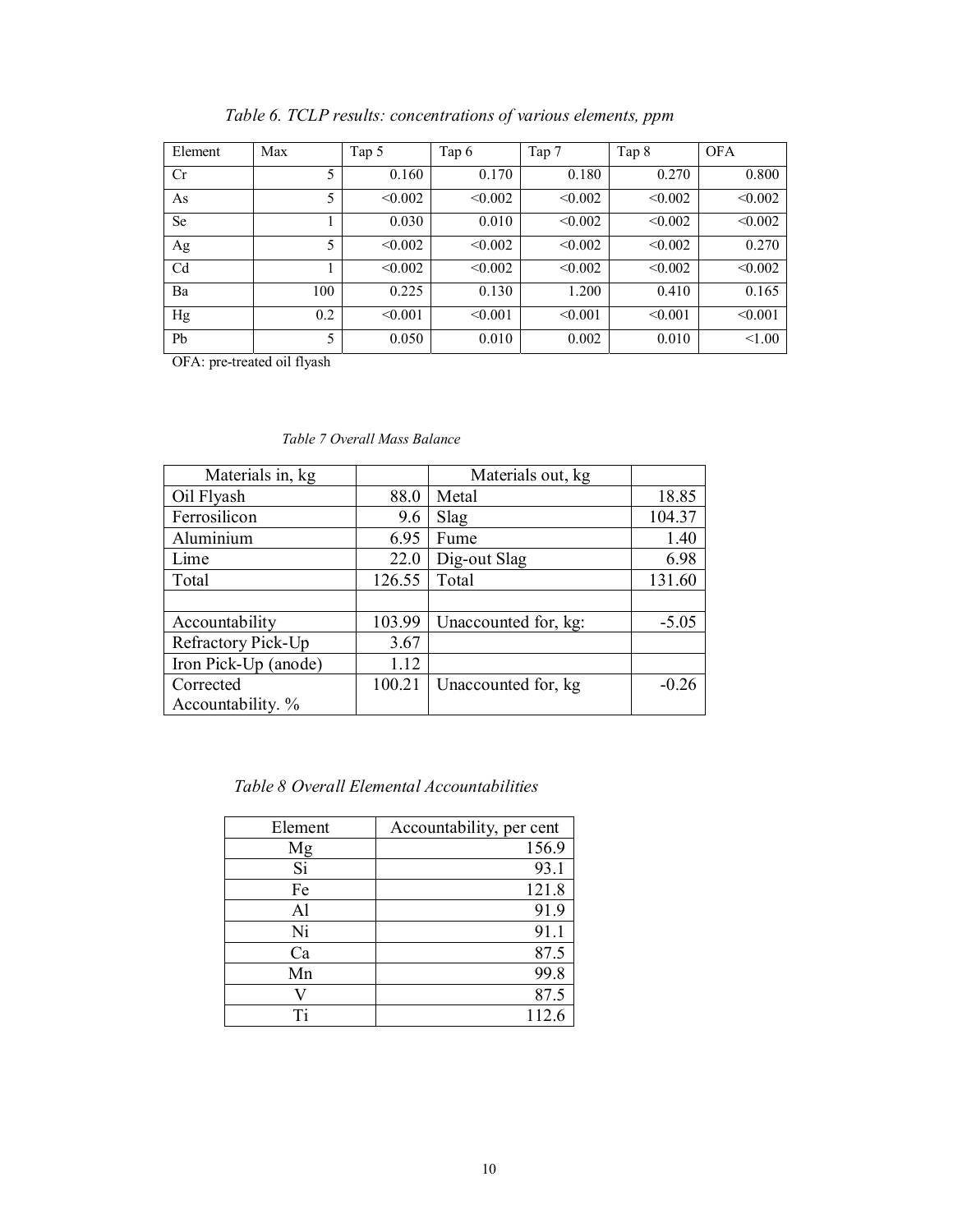

Figure 1. Schematic of the 60 kVA induction furnace.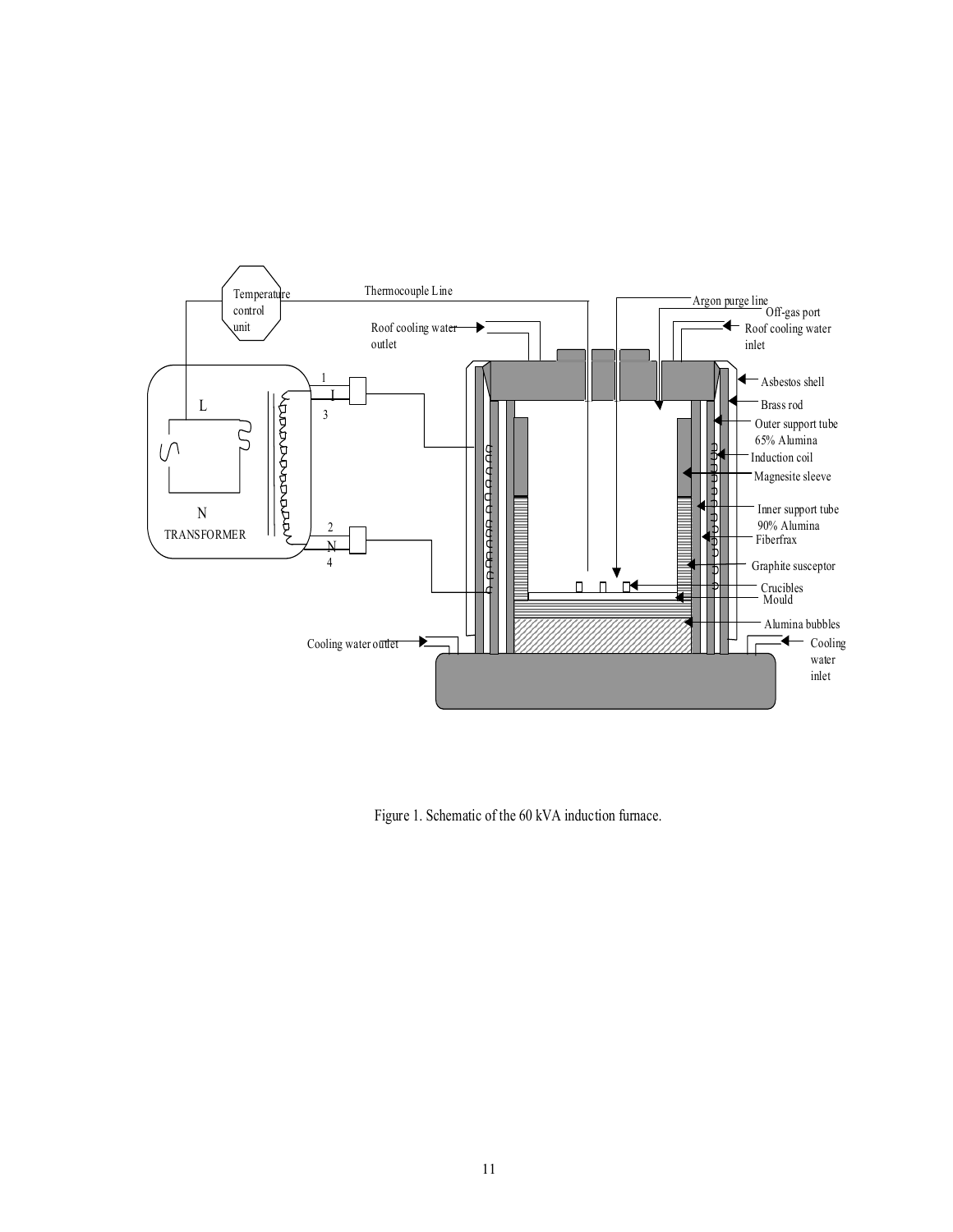

Figure 2. Layout of the 100 kVA dc arc facility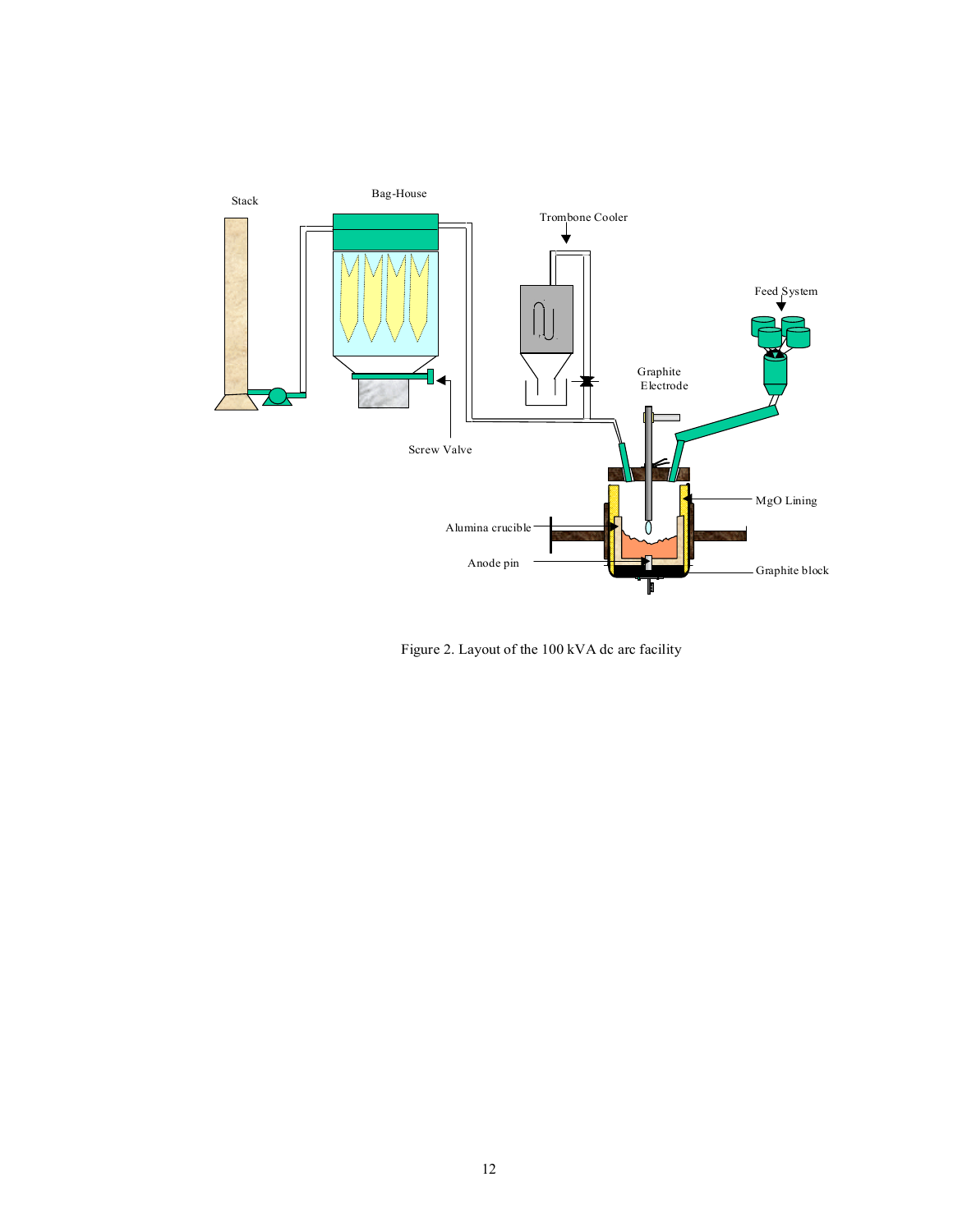

Figure 3. Influence of FeSi addition on  $V_2O_5$  in the slag and the V-content in the metal.



Figure 4.  $V_2O_5$  analysis in the slag and V-content in the metal versus aluminium addition.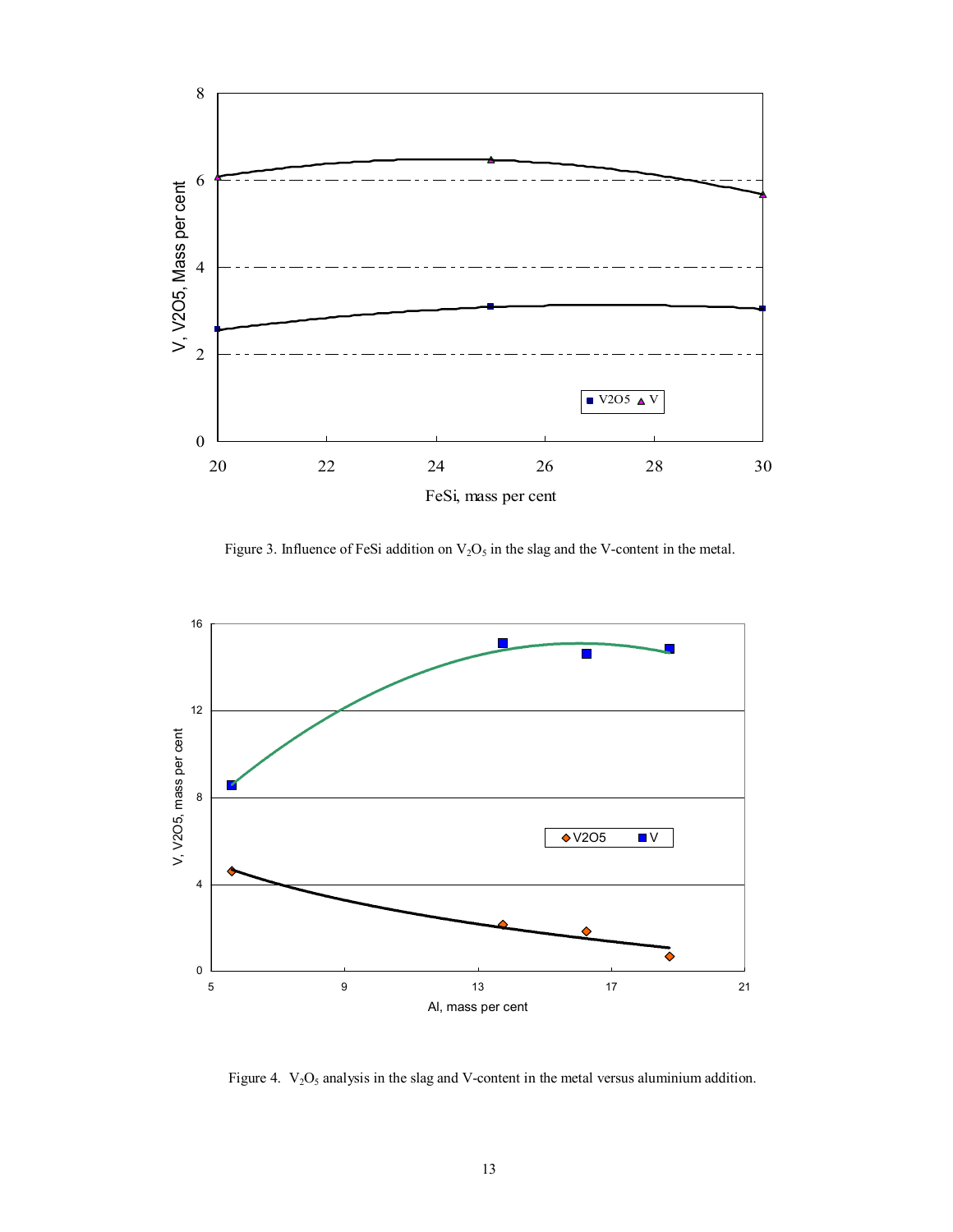

Figure 5.  $V_2O_5$  analysis in the slag and V-content in the metal versus lime addition.



Figure 6. Vanadium and nickel recoveries versus aluminium addition based on masses and analyses of metals and slags produced.